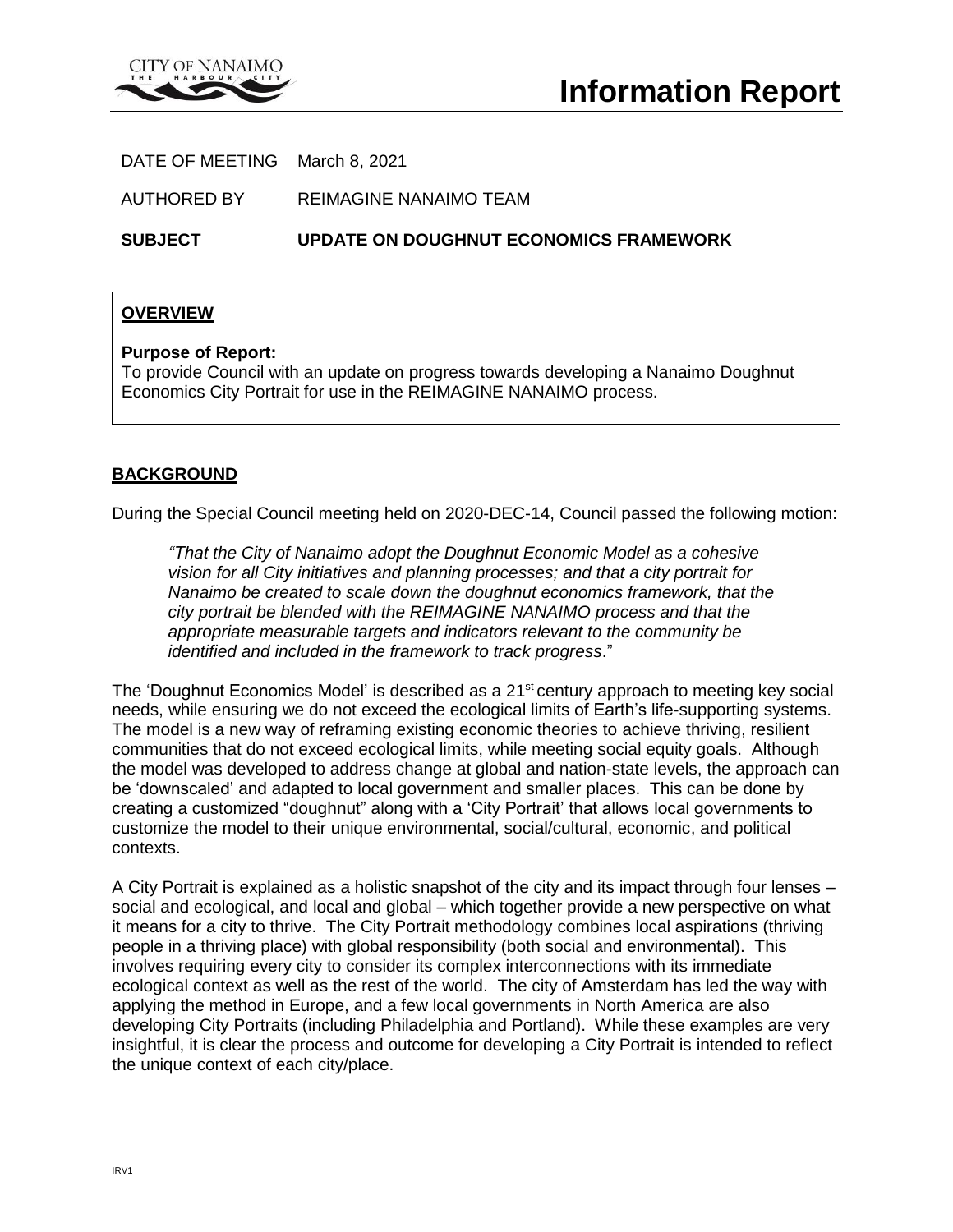

## **DISCUSSION**

#### **Designing a City Portrait for Nanaimo**

On 2020-FEB-24, Council endorsed six guiding principles for the REIMAGINE NANAIMO process. These include:

- 1. Build on successful policies in existing documents;
- 2. Incorporate Council's strategic themes identified in the 2019-2022 Strategic Plan: Environmental Responsibility, Governance Excellence, Livability, and Economic Health;
- 3. Acknowledge and address the priorities of climate change, Truth and Reconciliation, and sustainable service delivery;
- 4. Include robust community engagement in the creation of plans and strategies;
- 5. Incorporate a monitoring process to measure and track progress; and
- 6. Provide a clear and coordinated vision to guide community-building for the next 25 years.

Integrating these guiding principles into Nanaimo's City Portrait aligns with the Doughnut Economics City Portrait process, which involves identifying the focus (lenses) or criteria for determining local standards of community and ecological well being. Draft examples of how this can be framed using a unique Nanaimo Model is provided in Attachment A.

The following steps are underway and also being proposed to downscale the doughnut framework to apply to the REIMAGINE Nanaimo process:

- 1. *Selecting our focus (lenses) for developing Nanaimo's Doughnut Model and City Portrait* This will be grounded in the United Nations' Sustainable Development Goals (SDGs), and linked directly to the guiding principles that Council endorsed on 2020-FEB-24 for the REIMAGINE NANAIMO process, as well at the outcomes of the Phase 1 Engagement process.
- 2. *Identify Targets and Indicators* This will involve researching existing and potential targets and indicators, followed by workshops with Staff, committees, and Council to review and select a proposed set.
- 3. *Mapping Nanaimo's Social and Ecological Context* This will involve using existing background research and baseline data.
- 4. *Confirming Targets/Indicators/Portrait* This will involve returning to Council with a finalized 'City Portrait' based on their input and the steps above.
- 5. *Using Nanaimo's City Portrait to Evaluate Possible Scenarios*: Work with Council to evaluate future potential land use and policy scenarios prior to the launch of Phase 2 Engagement to gather community feedback.

## **Choosing Targets and Indicators to Measure Progress**

Part of creating a unique, customized City Portrait involves understanding each local government's ability to influence/control impacts on the social and ecological system they are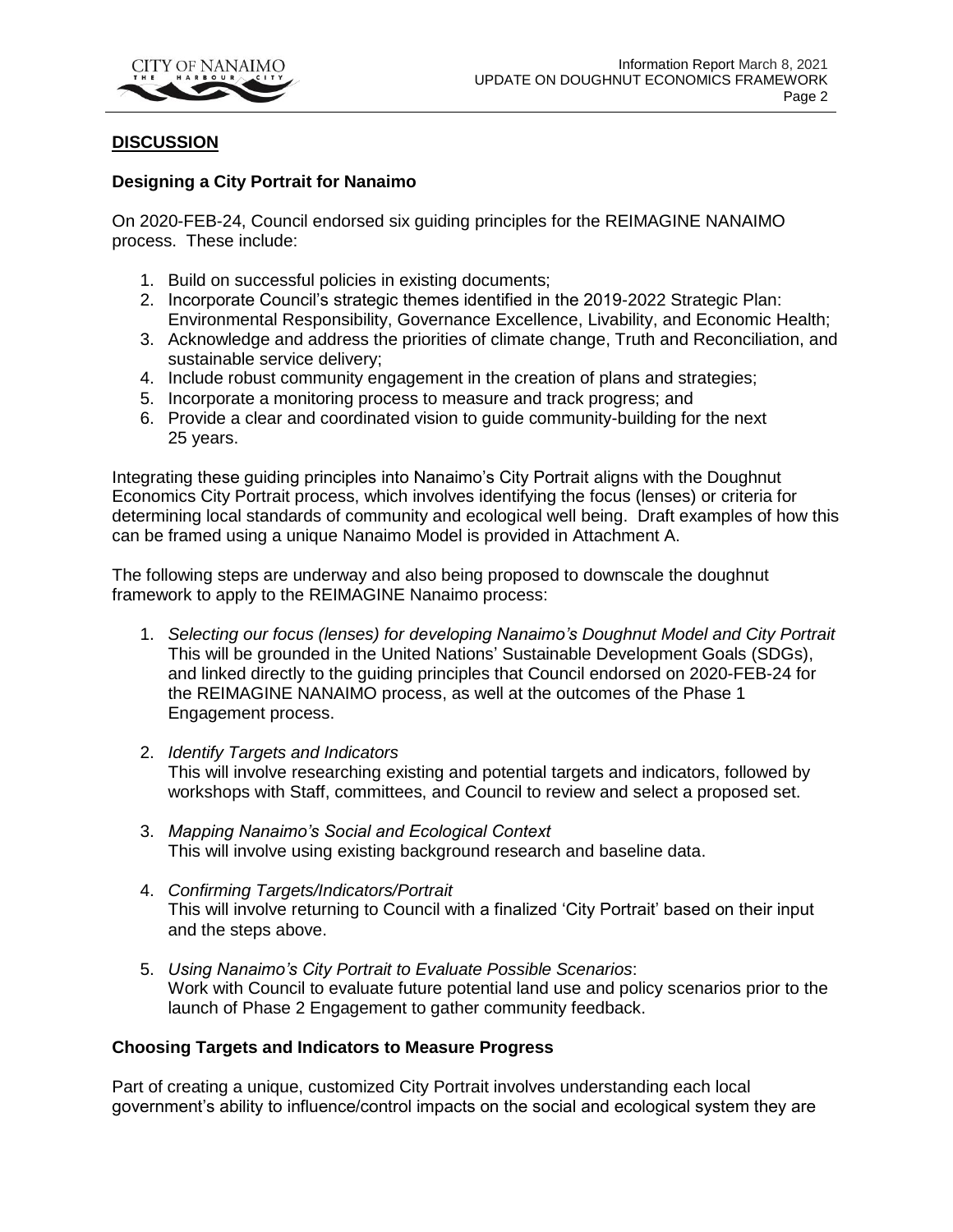

part of and setting targets to improve social and ecological priorities. One of Council's guiding principles includes to "incorporate a monitoring process to measure and track progress". This aligns directly with the second step in developing the Nanaimo City Portrait to identify "Official City Targets" and select "Performance Indicators".

On 2021-JAN-27, the Environment Committee received a Report for Decision with a list of possible environmental indicators for incorporation into the Nanaimo City Portrait. After discussion, the committee passed the following motion:

*"That the Environment Committee recommend that Council direct Staff to schedule a charrette to help refine indicators for use in developing the City Portrait for Nanaimo as part of the REIMAGINE NANAIMO process."*

Following Council discussion at the Regular Council meeting on 2021-FEB-22, Staff proceeded with sending out formal invitations for a virtual 2021-MAR-10 charrette (workshop) to all members of Council and two committees of Council (the Environment Committee, and Advisory Committee on Accessibility and Inclusiveness). Invitations were also sent out to other key stakeholders who had participated in the recently concluded Economic Development and Health and Housing Task Forces. This diverse and manageable representation will help ensure feedback on progress measures (targets and indicators) with those knowledgeable about Nanaimo's Economic, Social, and Environmental context. Following this workshop, a draft list of targets and indicators can be circulated through Get Involved Nanaimo and stakeholder lists to allow a broader group to provide feedback.

Staff intend to return to Council at their 2021-MAR-22 GPC to confirm a list of possible targets and indicators, along with a draft City Portrait to be used as a framework to evaluate possible land use scenarios. Based on Council direction at this meeting, a workshop will be scheduled with Council in the early spring to review potential land use and policy scenarios. This will be done with the aim of finalizing one or more scenarios to gather community feedback as part of the launch of Phase 2 public engagement in April/May.

## **CONCLUSION**

A preliminary draft Nanaimo Doughnut Economics Model has been developed for Council consideration using the guiding principles provided by Council for the REIMAGINE NANAIMO process, and in alignment with the United Nations' Sustainable Development Goals.

As part of this, Staff have identified steps to create a customized Nanaimo City Portrait to apply the customized doughnut model. The portrait will provide a holistic snapshot of Nanaimo and its impact on both community and ecological well-being at both the local and global scale. Developing the portrait involves using technical research, together with a process for gathering feedback and direction from Council and committees to create a Nanaimo City Portrait that will involve targets, indicators, and benchmarks.

A Nanaimo City Portrait will provide the City with a unique perspective on what it means for our city and citizens to thrive while taking responsibility for our ecological and social impacts within our region and wider global context. Importantly, the City Doughnut Model and Portrait will serve as tools to evaluate potential land use and policy scenarios. This will help inform the wider community when they are asked to provide feedback on scenarios as part of Phase 2 of